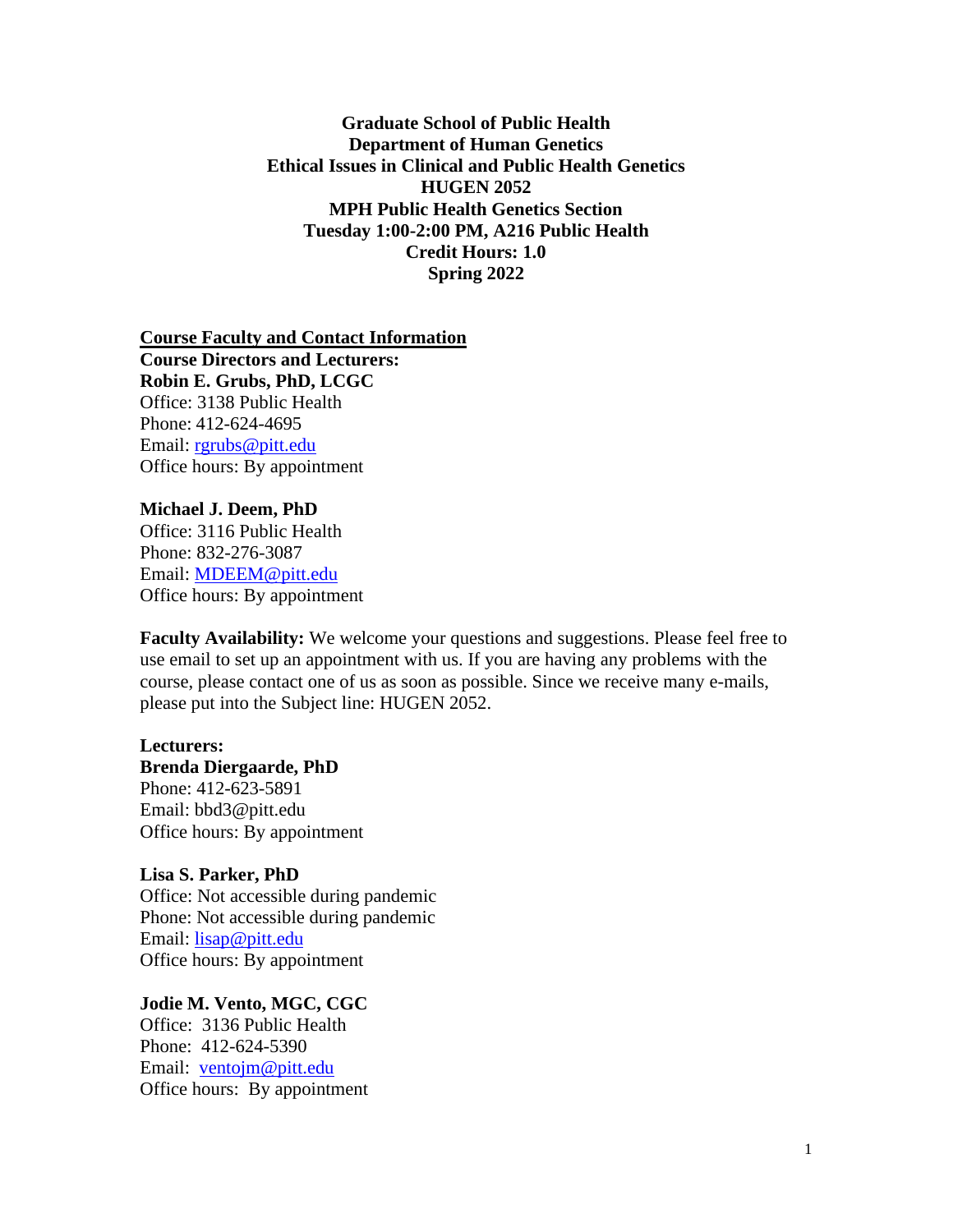# **Course Description**

This course is designed to explore ethical issues as they relate to genetics and genomics in both clinical and public health contexts. Class sessions provide an ethical framework for analyzing arguments in the literature and cases arising in clinical, public health and research settings, and proceeds throughout the semester with a discussion-based format that encourages students to assume responsibility for engaging in ethical analysis.

#### **Learning Objectives**

At the end of the course, each student will be able to:

(1) demonstrate critical reasoning about ethical issues;

(2) present arguments in support of normative positions; and,

(3) identify ethical concerns and pertinent discussions in the bioethics literature, as well as in the clinical, public health genetics and scientific literature.

#### **Course Format and Delivery**

This class utilizes Canvas for class content and grading. Notifications will be sent regarding course content throughout the semester. Please make sure to set up your Canvas to receive email notifications from Canvas and please check for announcements and notifications on a regular basis.

For the first two and half weeks of the semester, class will take place remotely using Zoom. It is expected that after this period, class will take place in person beginning on January  $27<sup>th</sup>$ . Due to the shifting nature of the pandemic, it may be necessary to alter this plan and the delivery of the course. Any changes will be shared with students via announcements on Canvas. Given the pandemic, it is important that students abide by public health regulations and University of Pittsburgh health standards and guidelines. For example, at this time, face coverings are required indoors for everyone regardless of vaccination status. For the most up-to-date information and guidance, please visit [https://www.coronavirus.pitt.edu/.](https://www.coronavirus.pitt.edu/) If you are sick, please do not come to class in-person. Please email the course directors, and we will determine the most appropriate make-up plan for class depending on the content.

When classes occur remotely via Zoom, they will take place in a synchronous format. Students should keep their cameras on during the Zoom discussions, unless internet access makes this impossible. If that is the case, students should consult the course director who will help identify a solution

Course materials will be posted on Canvas. The course will employ a combination of recorded powerpoint presentations to be viewed prior to class, readings to be completed prior to class, and class discussions.

The goal of each class is to engage in ethical discussion, debate, and analysis. The class will not be recorded since recording has the potential to diminish engagement.

#### **Requirements**

To tailor content and enhance opportunity for engagement, the course is divided into two sections. One section is for the MPH students and one section is for the MS genetic counseling students. The section for the MPH students will take place on Tuesdays from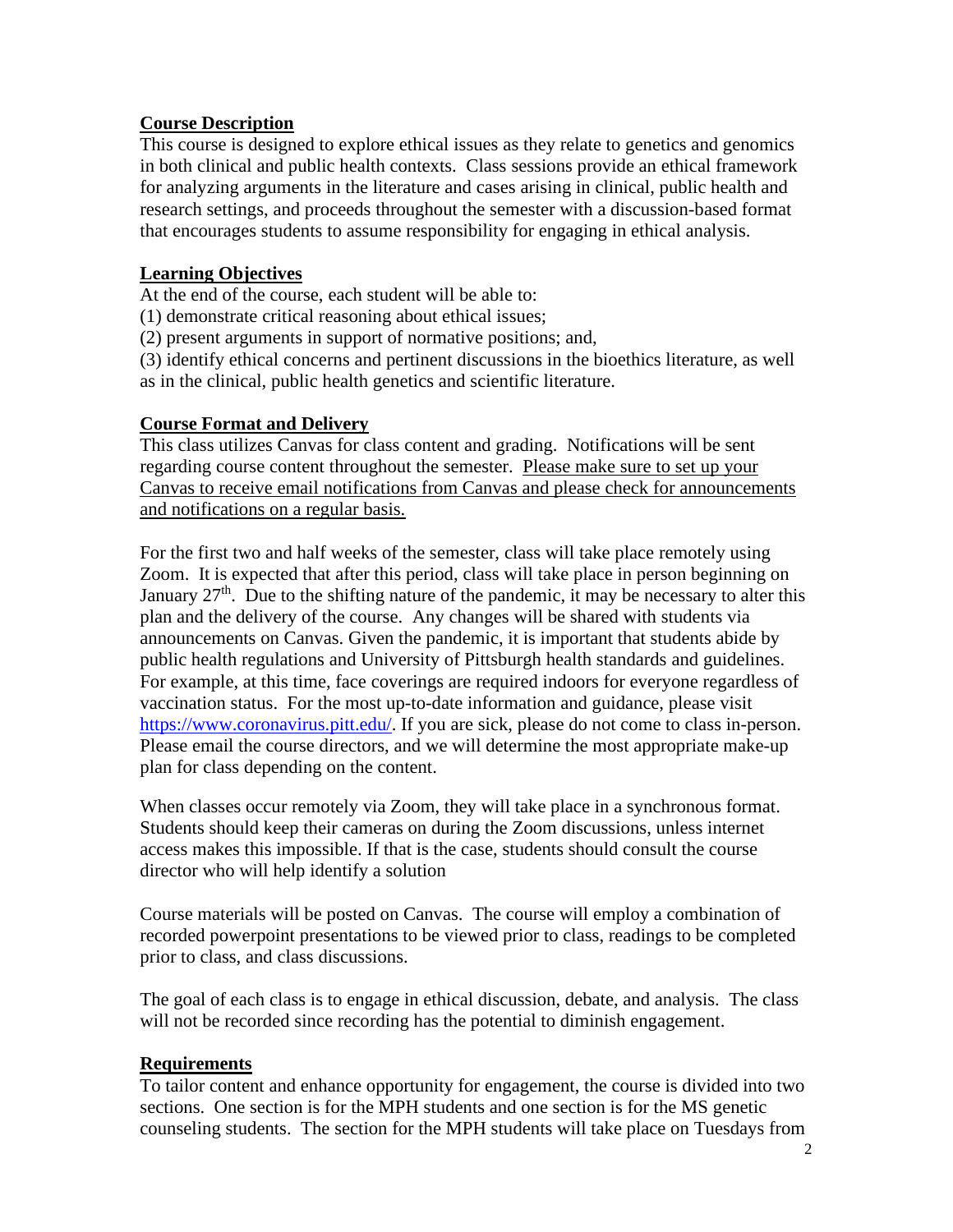1:00 to 2:00 PM and the section for the genetic counseling students will take place on Thursdays from 1:15 to 2:15 PM.

For each class there will be material to review prior to class. This will include items such as a short, recorded lecture and readings. All students are expected to demonstrate that they completed the pre-class work and are expected to actively participate in the discussions.

#### **Texts/assigned materials**

Participants will need to read and be prepared to discuss assigned materials that will be posted on Canvas. There is no required textbook for this course.

# **Student Performance Evaluation and Grading**

Grading is based on quality of contribution to the discussion. A sign-in sheet is available to document attendance, and the instructors will provide feedback on discussion and participation. An S (satisfactory) grade is given when no more than 3 classes are missed and participation is adequate while attending. A NC (no credit) grade is given when there are 3 or more unexcused absences.

# **Academic Integrity**

All students are expected to adhere to the school's standards of academic honesty. Cheating/plagiarism will not be tolerated. The Graduate School of Public Health's policy on academic integrity, which is based on the University policy, is available online in the Pitt Public Health Academic

Handbook [www.publichealth.pitt.edu/home/academics/academic-requirements.](https://na01.safelinks.protection.outlook.com/?url=http%3A%2F%2Fwww.publichealth.pitt.edu%2Fhome%2Facademics%2Facademic-requirements&data=01%7C01%7CRobin.Leaf%40pitt.edu%7Cd2b682f8df1344a1488b08d5f7078713%7C9ef9f489e0a04eeb87cc3a526112fd0d%7C1&sdata=6ufA2nSlUetTPqxC3zE70WlE7mLMvNKznCNB7nQHwj0%3D&reserved=0) The policy includes obligations for faculty and students, procedures for adjudicating violations, and other critical information. Please take the time to read this policy.

# **Accommodation for Students with Disabilities**

If you have a disability for which you are or may be requesting an accommodation, you are encouraged to contact both your instructor(s) and Disability Resources and Services, 140 William Pitt Union, (412) 648-7890, (412) 228-5347 for P3 ASL users, as early as possible in the term. DRS will verify your disability and determine reasonable accommodations for this course.

#### **Sexual Misconduct, Required Reporting and Title IX Statement**

The University is committed to combatting sexual misconduct. As a result, you should know that University faculty and staff members are required to report any instances of sexual misconduct, including harassment and sexual violence, to the University's Title IX office so that the victim may be provided appropriate resources and support options. What this means is that as your professors, we are required to report any incidents of sexual misconduct that are directly reported to us, or of which we are somehow made aware.

There are two important exceptions to this requirement about which you should be aware: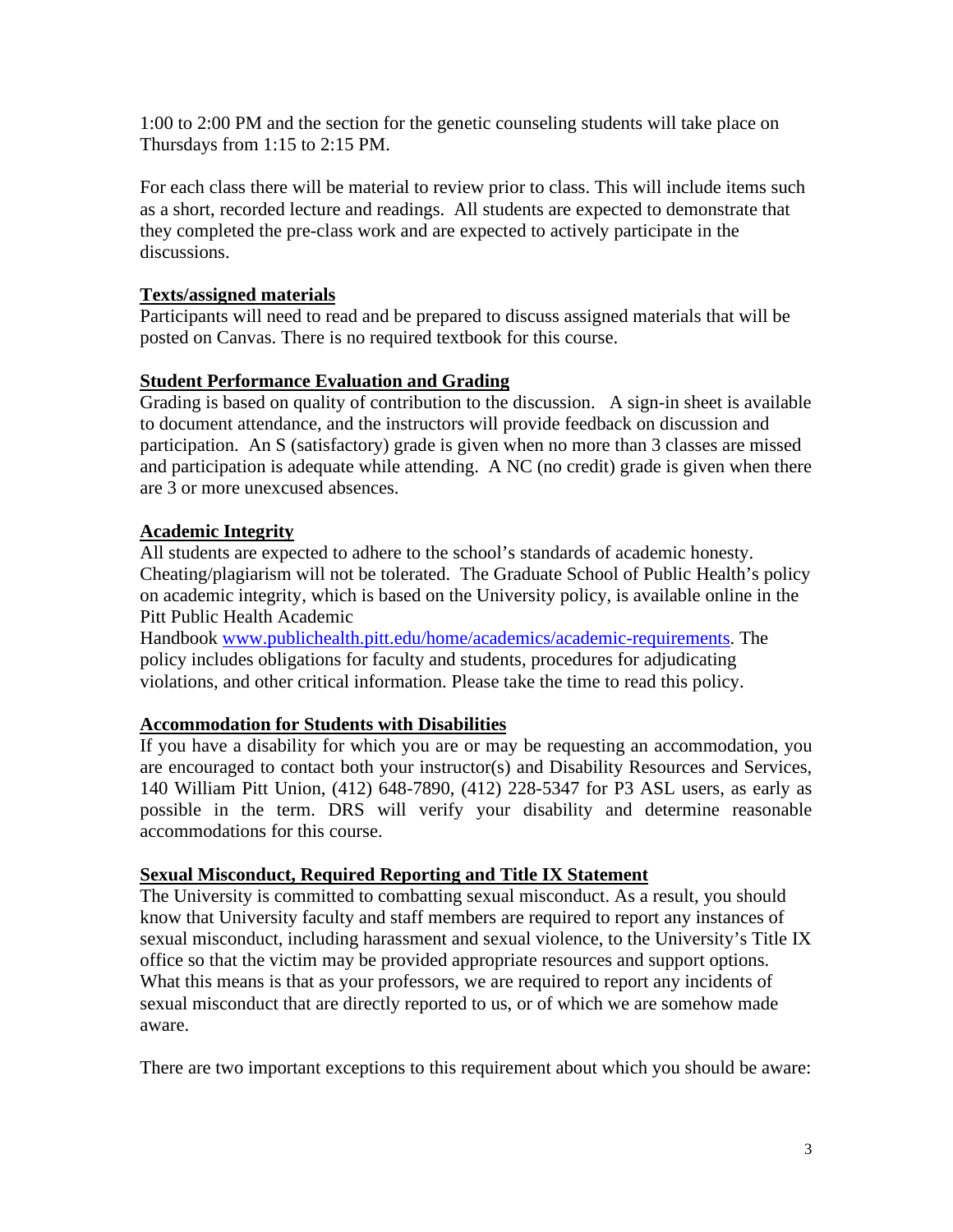A list of the designated University employees who, as counselors and medical professionals, do not have this reporting responsibility and can maintain confidentiality, can be found here: [https://www.diversity.pitt.edu/civil-rights-title-ix/make-report/report](https://www.diversity.pitt.edu/civil-rights-title-ix/make-report/report-form)[form](https://www.diversity.pitt.edu/civil-rights-title-ix/make-report/report-form)

An important exception to the reporting requirement exists for academic work. Disclosures about sexual misconduct that are shared as part of an academic project, classroom discussion, or course assignment, are not required to be disclosed to the University's Title IX office.

If you are the victim of sexual misconduct, Pitt encourages you to reach out to these resources:

• Title IX Office: 412-648-7860

• SHARE @ the University Counseling Center: 412-648-7930 (8:30 A.M. TO 5 P.M. M-F) and 412-648-7856 (AFTER BUSINESS HOURS)

If you have a safety concern, please contact the University of Pittsburgh Police, 412-624- 2121.

Other reporting information is available here: [https://www.diversity.pitt.edu/civil-rights](https://www.diversity.pitt.edu/civil-rights-title-ix-compliance/make-report)[title-ix-compliance/make-report](https://www.diversity.pitt.edu/civil-rights-title-ix-compliance/make-report)

Statement from the Department of Gender, Sexuality, and Women's Studies [This statement was developed by Katie Pope, Title IX Coordinator, in conjunction with GSWS instructors.]

# **Diversity Statement**

The University of Pittsburgh Graduate School of Public Health considers the diversity of its students, faculty, and staff to be a strength and critical to its educational mission. Pitt Public Health is committed to creating and fostering inclusive learning environments that value human dignity and equity and promote social justice. Every member of our community is expected to be respectful of the individual perspectives, experiences, behaviors, worldviews, and backgrounds of others. While intellectual disagreement may be constructive, no derogatory statements, or demeaning or discriminatory behavior will be permitted.

If you feel uncomfortable or would like to discuss a situation, please contact any of the following:

- the course director or course instructors;
- the Pitt Public Health Associate Dean responsible for diversity and inclusion;
- the University's Office of Diversity and Inclusion at 412-648-7860 or
- <https://www.diversity.pitt.edu/civil-rights-title-ix/make-report/report-form> (anonymous reporting form)

# **Copyright Notice**

Course material may be protected by copyright. United States copyright law, 14 USC section 101, et sec., in addition to University policy and procedures, prohibit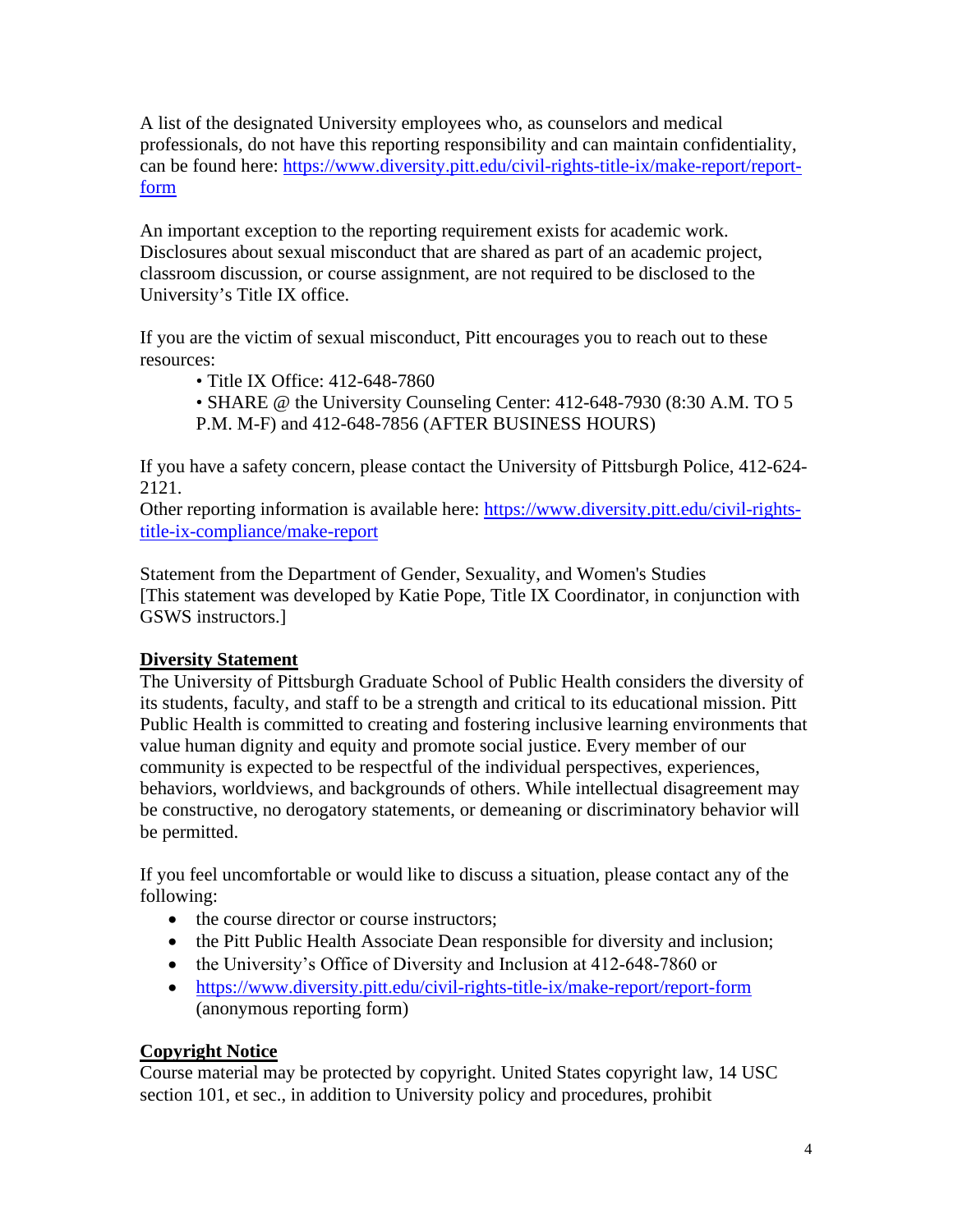unauthorized duplication or retransmission of course materials. See *Library of Congress* [Copyright Office](http://www.copyright.gov/) and the [University Copyright Policy](https://www.policy.pitt.edu/cs-03-copying-copyrighted-material-formerly-10-04-01)**.**

| <b>Schedule of Sessions</b> |  |
|-----------------------------|--|
|                             |  |

| Date                | Topic                                                                                     | Readings                                                                                                                                                                                                                                                                          |
|---------------------|-------------------------------------------------------------------------------------------|-----------------------------------------------------------------------------------------------------------------------------------------------------------------------------------------------------------------------------------------------------------------------------------|
| January 11,         | Introduction to the course                                                                | Parker LS, et al. Normative and conceptual                                                                                                                                                                                                                                        |
| 2022                | and Public health ethics:                                                                 | ELSI research: what it is, and why it's                                                                                                                                                                                                                                           |
|                     | Normative and conceptual                                                                  | important. Genet Med. 2019 Feb;21(2):505-                                                                                                                                                                                                                                         |
|                     | research, Dr. Lisa Parker                                                                 | 509. doi: 10.1038/s41436-018-0065-x.                                                                                                                                                                                                                                              |
|                     |                                                                                           | Childress, J.F., et al. (2002), Public Health<br>Ethics: Mapping the Terrain. The Journal of<br>Law, Medicine & Ethics, 30: 170-178.<br>https://doi.org/10.1111/j.1748-<br>720X.2002.tb00384.x                                                                                    |
| January 18,<br>2022 | Informed consent, capacity to<br>consent, research and<br>screening programs, Dr.<br>Deem | Tabor HK, Berkman BE, Hull SC, Bamshad<br>MJ. 2011. Genomics really gets personal:<br>How exome and whole genome sequencing<br>challenge the ethical framework of human<br>genetics research. Am J Med Genet Part A<br>155:2916-2924.                                             |
|                     |                                                                                           | Paul S. Appelbaum, Erik Parens, Cameron R.<br>Waldman, Robert Klitzman, Abby Fyer,<br>Josue Martinez, W. Nicholson Price II, and<br>Wendy K. Chung, "Models of Consent to<br>Return of Incidental Findings in Genomic<br>Research," Hastings Center Report 44<br>$(2014): 22-32.$ |
|                     |                                                                                           | Barbara A. Koenig, "Have We Asked Too<br>Much of Consent?," Hastings Center Report<br>44, no. 4 (2014): 33-34.                                                                                                                                                                    |
| January 25,<br>2022 | Privacy and confidentiality,<br>HIPAA and GINA, Dr.<br>Deem                               | https://www.jax.org/education-and-<br>learning/clinical-and-continuing-<br>education/ccep-non-cancer-resources/gina-<br>overview                                                                                                                                                  |
|                     |                                                                                           | https://www.jax.org/education-and-<br>learning/clinical-and-continuing-<br>education/ccep-non-cancer-resources/gina-<br>overview/case-studies-of-gina-in-clinical-<br>settings#                                                                                                   |
|                     |                                                                                           | Recommended:<br>Rodriguez, L.L. et al. (2013). The<br>complexities of genomic identifiability.<br>Science 339(6117):275-276.                                                                                                                                                      |
| February 1,<br>2022 | Population genetic screening,<br>Dr. Grubs                                                | Andermann, A., Blancquaert, I., Beauchamp,<br>S., & Déry, V. (2008). Revisiting Wilson and                                                                                                                                                                                        |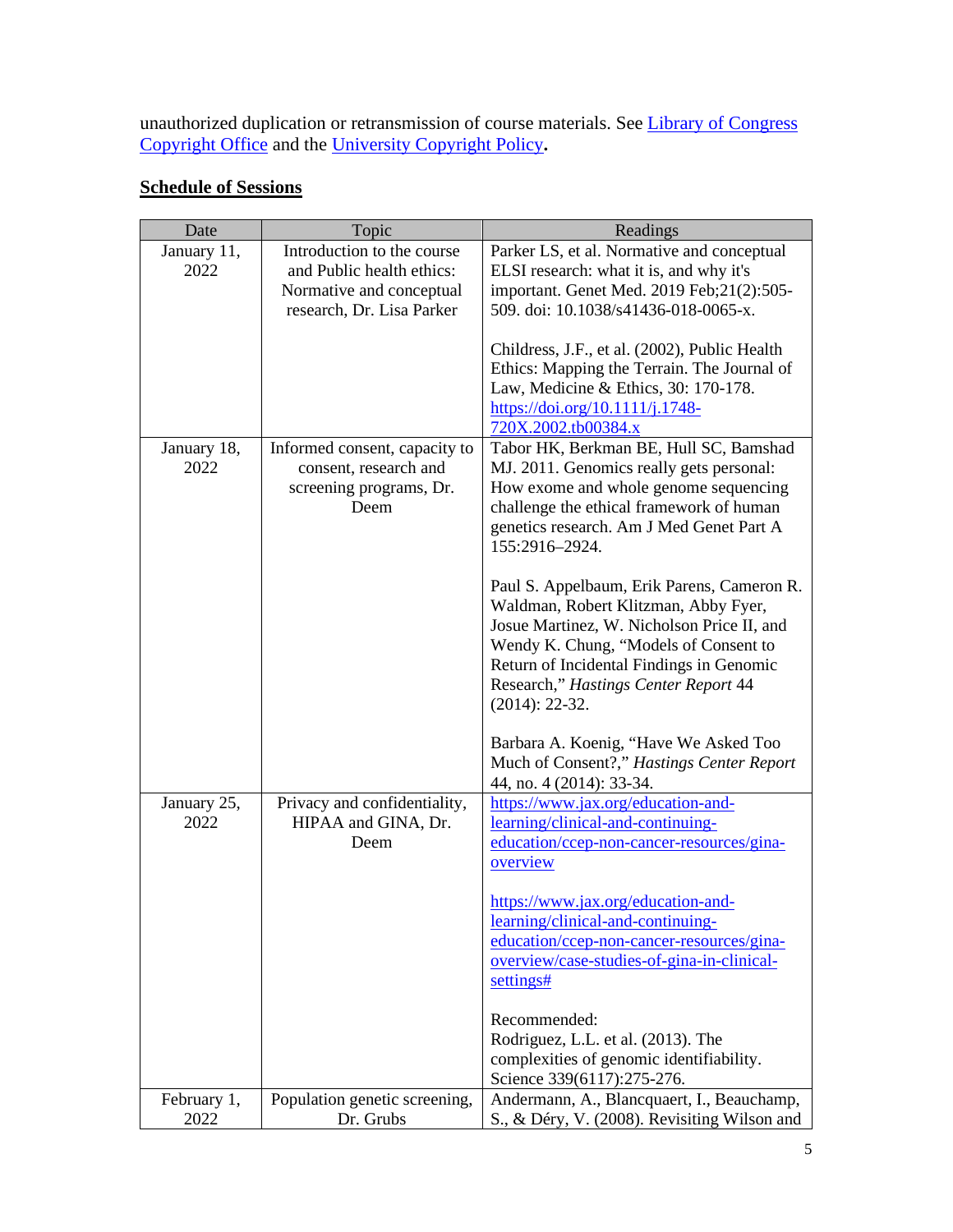|              |                             | Jungner in the genomic age: A review of                                                                                                                                                                      |
|--------------|-----------------------------|--------------------------------------------------------------------------------------------------------------------------------------------------------------------------------------------------------------|
|              |                             | screening criteria over the past 40 years.                                                                                                                                                                   |
|              |                             | Bulletin of the World Health Organization,                                                                                                                                                                   |
|              |                             | $86(4)$ , 317-319.                                                                                                                                                                                           |
|              |                             | https://doi.org/10.2471/blt.07.050112                                                                                                                                                                        |
|              |                             | Ross LF. Ethical and policy issues in<br>newborn screening of children for neurologic<br>and developmental disorders. Pediatr Clin<br>North Am. 2015 Jun; 62(3): 787-98. doi:<br>10.1016/j.pcl.2015.03.009.  |
|              |                             | King MC, Levy-Lahad E, Lahad A.<br>Population-based screening for BRCA1 and<br>BRCA2: 2014 Lasker Award. JAMA. 2014<br>Sep 17;312(11):1091-2. doi:<br>10.1001/jama.2014.12483.                               |
| February 8,  | Polygenic Risk Scores, Dr.  | Marteau and Weinman: Self-regulation and                                                                                                                                                                     |
| 2022         | Diergaarde                  | the behavioural response to DNA risk                                                                                                                                                                         |
|              |                             | information: A theoretical analysis and                                                                                                                                                                      |
|              |                             | framework for future research. Social                                                                                                                                                                        |
|              |                             | Science & Medicine Volume 62, Issue 6,<br>March 2006, Pages 1360-1368                                                                                                                                        |
|              |                             | Hollands et al. The impact of communicating<br>genetic risks of disease on risk-reducing<br>health behaviour: systematic review with<br>meta-analysis BMJ. 2016 Mar 15;352:i1102.<br>doi: 10.1136/bmj.i1102. |
|              |                             | Roberts et al. Perspective: The Clinical Use<br>of Polygenic Risk Scores: Race, Ethnicity,<br>and Health Disparities. Ethn Dis. 2019 Jul<br>18;29(3):513-516. doi: 10.18865/ed.29.3.513                      |
|              |                             | Recommended:                                                                                                                                                                                                 |
|              |                             | Ali Torkamani, Nathan E. Wineinger & Eric<br>J. Topol. The personal and clinical utility of<br>polygenic risk scores. Nature Reviews<br>Genetics volume 19, pages581-590 (2018).                             |
|              |                             | https://www.nature.com/articles/s41576-018-<br>$0018 - x$                                                                                                                                                    |
| February 15, | Direct-to-consumer testing, | Majumder MA, Guerrini CJ, McGuire AL.                                                                                                                                                                        |
| 2022         | Dr. Grubs                   | Direct-to-Consumer Genetic Testing: Value                                                                                                                                                                    |
|              |                             | and Risk. Annu Rev Med. 2021 Jan                                                                                                                                                                             |
|              |                             | 27;72:151-166. doi: 10.1146/annurev-med-                                                                                                                                                                     |
|              |                             | 070119-114727. PMID: 32735764.                                                                                                                                                                               |
| February 22, | Community engagement for    | Weijer, C., and E. J. Emanuel. "Protecting                                                                                                                                                                   |
| 2022         | genetic research, Dr. Grubs | Communities in Biomedical Research."                                                                                                                                                                         |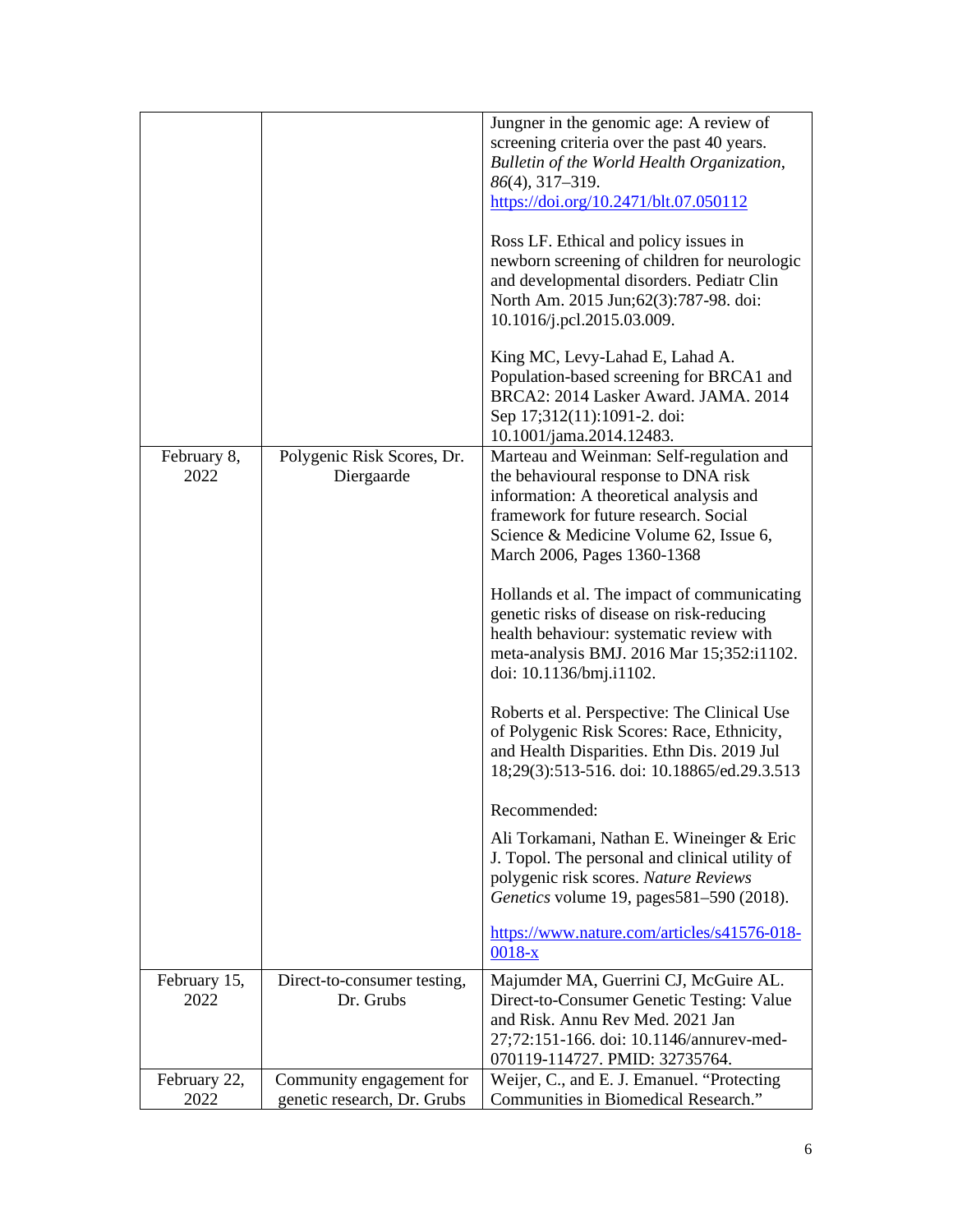|                   |                                                                                                               | Science, vol. 289, no. 5482, 2000, pp. 1142-<br>1144.                                                                                                                                                                                                              |
|-------------------|---------------------------------------------------------------------------------------------------------------|--------------------------------------------------------------------------------------------------------------------------------------------------------------------------------------------------------------------------------------------------------------------|
| March 1, 2022     | Return of individualized<br>results and management of<br>incidental findings of genetic<br>research, Dr. Deem | Beskow LM, Burke W. Offering individual<br>genetic research results: context matters. Sci<br>Transl Med. 2010 Jun 30;2(38):38cm20. doi:<br>10.1126/scitranslmed.3000952.<br>Parker LS. Rethinking respect for persons<br>enrolled in research. ASBH Exchange 2006; |
| March 8, 2022     | <b>Spring Break</b>                                                                                           | $9(2):1, 6-7.$<br>Thorogood, A., Dalpé, G. & Knoppers, B.<br>Return of individual genomic research<br>results: are laws and policies keeping step?.<br>Eur J Hum Genet 27, 535-546 (2019).<br>https://doi.org/10.1038/s41431-018-0311-3                            |
| March 15,         | Management of data and                                                                                        | Byrd et al. Responsible, practical genomic                                                                                                                                                                                                                         |
| 2022              | biological samples, Dr.<br>Diergaarde                                                                         | data sharing that accelerates research. Nature<br>Reviews Genetics volume 21, pages: 615-<br>629 (2020)                                                                                                                                                            |
|                   |                                                                                                               | Siu et al. Facilitating a culture of responsible<br>and effective sharing of cancer genome data.<br>Nature Medicine volume 22, pages: 464-471<br>(2016)                                                                                                            |
| March 22,<br>2022 | Precision medicine,<br>pharmacogenomics and<br>health disparities, Dr. Deem                                   | Haga SB, Burke W. Pharmacogenetic<br>testing: not as simple as it seems. Genet Med.<br>2008 Jun; 10(6): 391-5. doi:<br>10.1097/GIM.0b013e31817701d4.                                                                                                               |
|                   |                                                                                                               | Morley KI, Hall WD. Using<br>pharmacogenetics and pharmacogenomics in<br>the treatment of psychiatric disorders: some<br>ethical and economic considerations. J Mol<br>Med (Berl). 2004 Jan;82(1):21-30. doi:<br>10.1007/s00109-003-0496-x.                        |
| March 29,<br>2022 | All of Us and ethical issues it<br>presents, precision medicine<br>and public health, Dr. Deem                | Sankar PL, Parker LS. The Precision<br>Medicine Initiative's All of Us Research<br>Program: an agenda for research on its<br>ethical, legal, and social issues. Genet Med.<br>2017 Jul;19(7):743-750. doi:<br>10.1038/gim.2016.183.                                |
|                   |                                                                                                               | Flores M, et al. P4 medicine: how systems<br>medicine will transform the healthcare sector<br>and society. Per Med. 2013;10(6):565-576.<br>doi: 10.2217/pme.13.57.                                                                                                 |